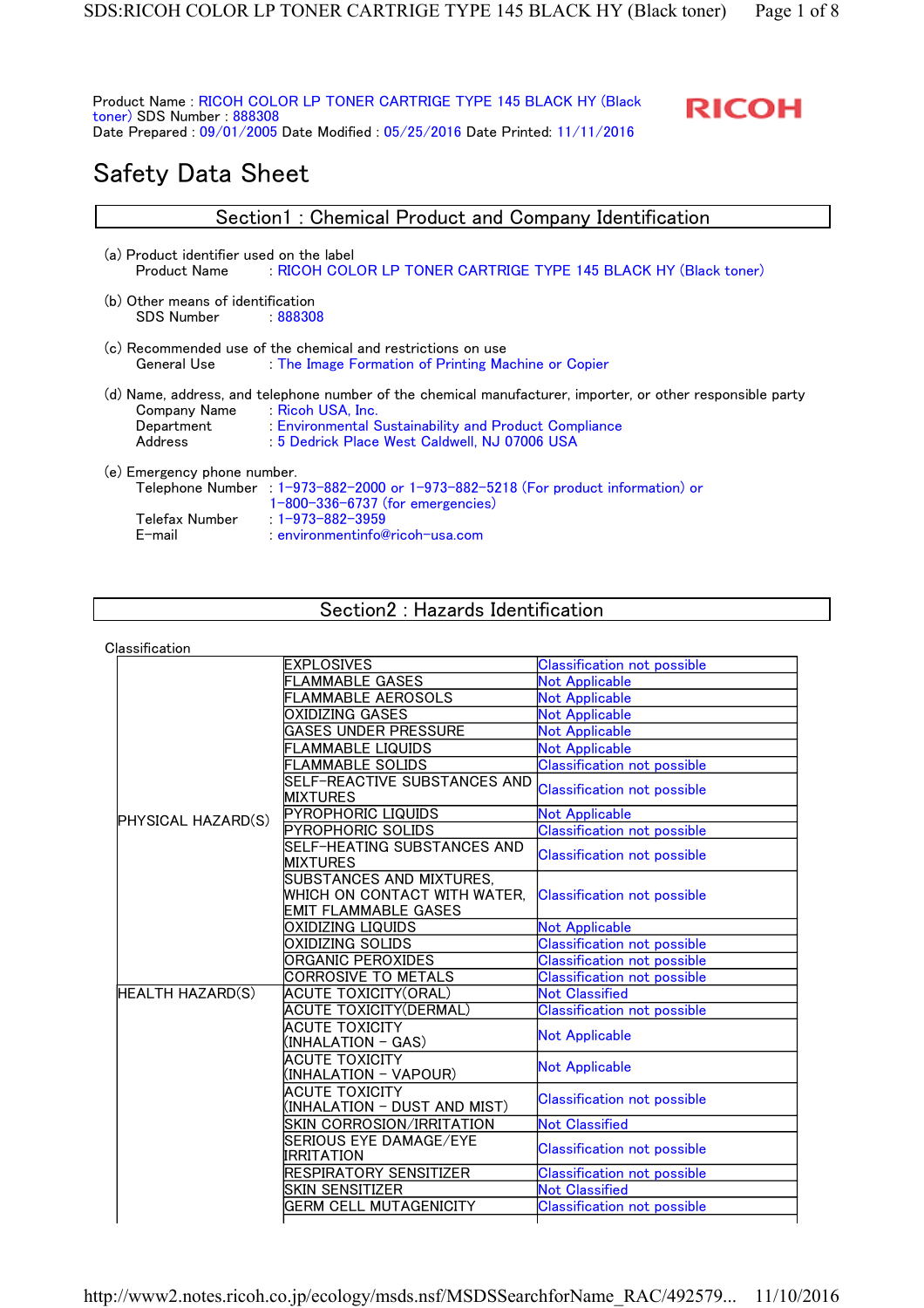|                                   | CARCINOGENICITY                                                  | <b>Classification not possible</b> |
|-----------------------------------|------------------------------------------------------------------|------------------------------------|
|                                   | TOXIC TO REPRODUCTION                                            | <b>Classification not possible</b> |
|                                   | TARGET ORGAN SYSTEMIC<br>TOXICITY FOLLOWING SINGLE<br>IEXPOSURE  | <b>Classification not possible</b> |
|                                   | TARGET ORGAN SYSTEMIC<br>ITOXICITY FOLLOWING REPEAT<br>IEXPOSURE | <b>Classification not possible</b> |
|                                   | <b>ASPIRATION HAZARD</b>                                         | <b>Classification not possible</b> |
|                                   | ACUTE HAZARDS TO<br>ITHE AQUATIC ENVIRONMENT                     | <b>Classification not possible</b> |
| <b>ENVIRONMENTSL</b><br>HAZARD(S) | ICHRONIC HAZARDS TO<br>THE AQUATIC ENVIRONMENT                   | <b>Classification not possible</b> |
|                                   | HAZARDOUS TO THE OZONE<br>_AYER                                  | <b>Classification not possible</b> |

#### Label element

| Pictogram:                                    |                |
|-----------------------------------------------|----------------|
| Signal word(s):                               | Not applicable |
| Hazard statement(s):                          | Not applicable |
| Precautionary<br>statement(s)<br>[Prevention] | Not applicable |
| 【Response】                                    | Not applicable |
| [Storage]                                     | Not applicable |
| <b>[Disposal]</b>                             | Not applicable |

#### Specific Hazards

Dust explosion (like most finely grained organic powders)

### Section3 : Composition, Information on Ingredients

| Ingredients<br>CAS No./Chemical name | Contents<br>$(\%)$ |
|--------------------------------------|--------------------|
| <b>Confidential</b>                  | $60 - 90$          |
| <b>Polyester Resin</b>               |                    |
| $8015 - 86 - 9$                      | $1 - 20$           |
| Wax                                  |                    |
| Confidential                         | $1 - 5$            |
| <b>Silica</b>                        |                    |
| $13463 - 67 - 7$                     | $0.1 - 1$          |
| <b>Titan Oxide</b>                   |                    |

# Section4 : First Aid Measures

(a) Necessary measures

Inhalation :

Remove from exposure into fresh air and rinse mouth with water. Seek medical advice.

#### Skin Contact :

Wash thoroughly with soapy water.

#### Eye Contact :

Flush with a large amount of water until particles are removed. Seek medical advice.

Ingestion :

Drink several glasses of water to dilute ingested toner. Seek medical advice.

(b) Most important symptoms/effects, acute and delayed. Not available

(c) Indication of immediate medical attention and special treatment needed.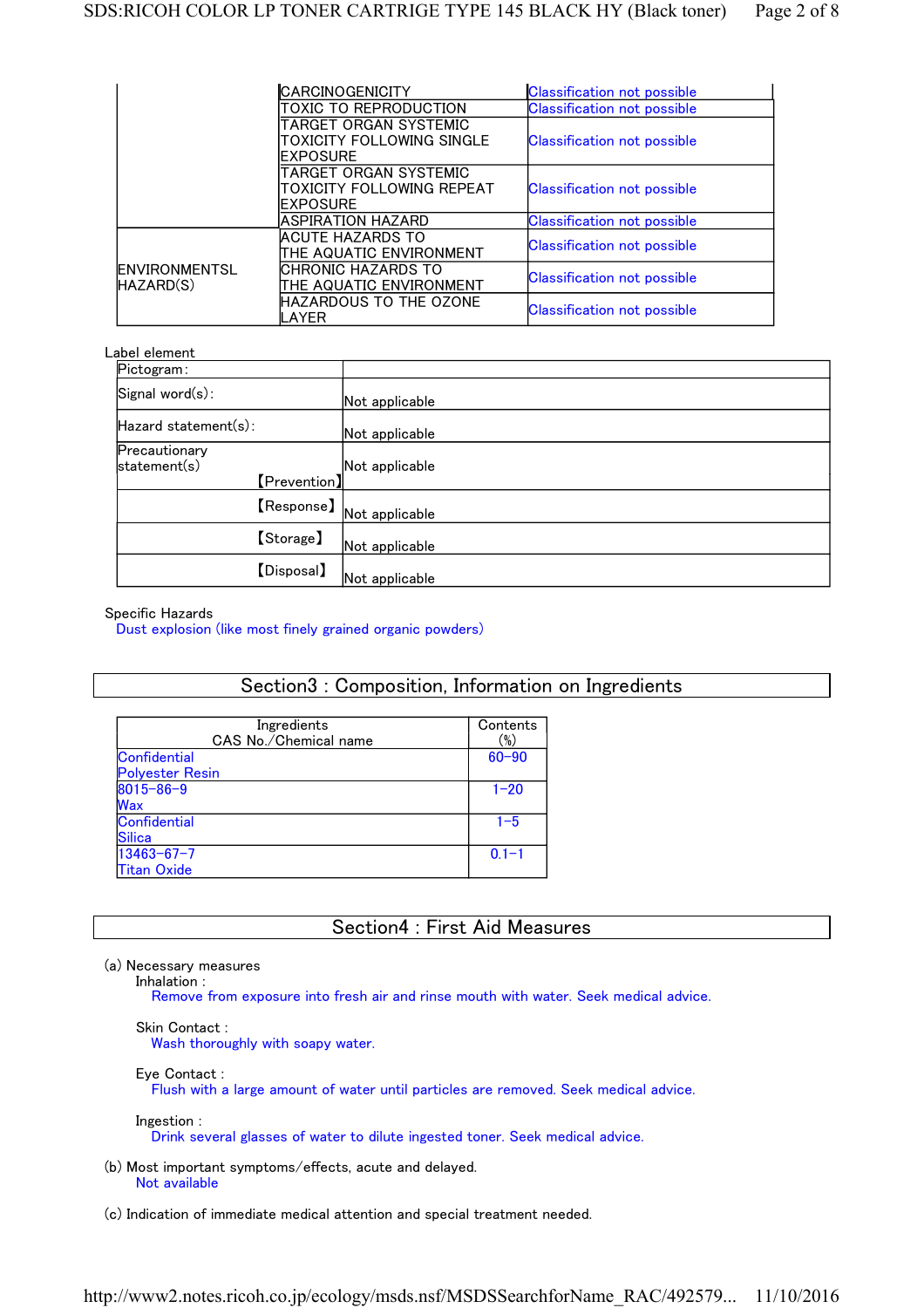Immediate edical Attention : Immediate medical attention is not required.

# Section5 : Fire Fighting Measures (a) Suitable (and unsuitable) extinguishing media. Extinguishing Media to Avoid : Not applicable. (b) Specific hazards arising from the chemical (e.g., nature of any hazardous combustion products). Specific Hazards : Can form explosive dust-air mixtures when finely dispersed in air. (c) Special protective equipment and precautions for fire-fighters. Fire-Fighting Instructions / Specific Method : No special fire protecting method is required. Sprinkling or fire extinguishers can be used. Protection of Firefighters : Wear gloves, glasses, a mask if necessary. Section6 : Accidental Release Measures (a) Personal precautions, protective equipment, and emergency procedures. Personal Precautions : Do not breathe in dust. Environment Precautions : Do not flush into sewers or watercourses. (b) Methods and materials for containment and cleaning up. Methods for Cleaning Up : Fine powder may form explosive dust-air mixture.Confirm there is no source of fire and if there is a source,remove it.Sweep up spilled powder slowly and clean reminder with wet cloth.If a vacuum cleaner is used,a dust explosion-proof type must be chosen. Section7 : Handling and Storage (a) Precautions for safe handling. Handling : Technical Measures/Precautions Not applicable Safe Handling Advice Do not handle in areas where there is wind or draught, this may cause dust to get into eyes. Avoid breathing in dust. (b) Conditions for safe storage, including any incompatibilities. Storage : Technical Measures Not applicable Storage Conditions Keep out of reach of children. Store in dry, well-ventilated area, to maintain quality the temperature should not exceed 35degrees centigrade for a long time. Avoid direct sunlight. Packaging material Not applicable Specific Use(s) : Image formation in printing machines or copiers. Section8 : Exposure Controls/Personal Protection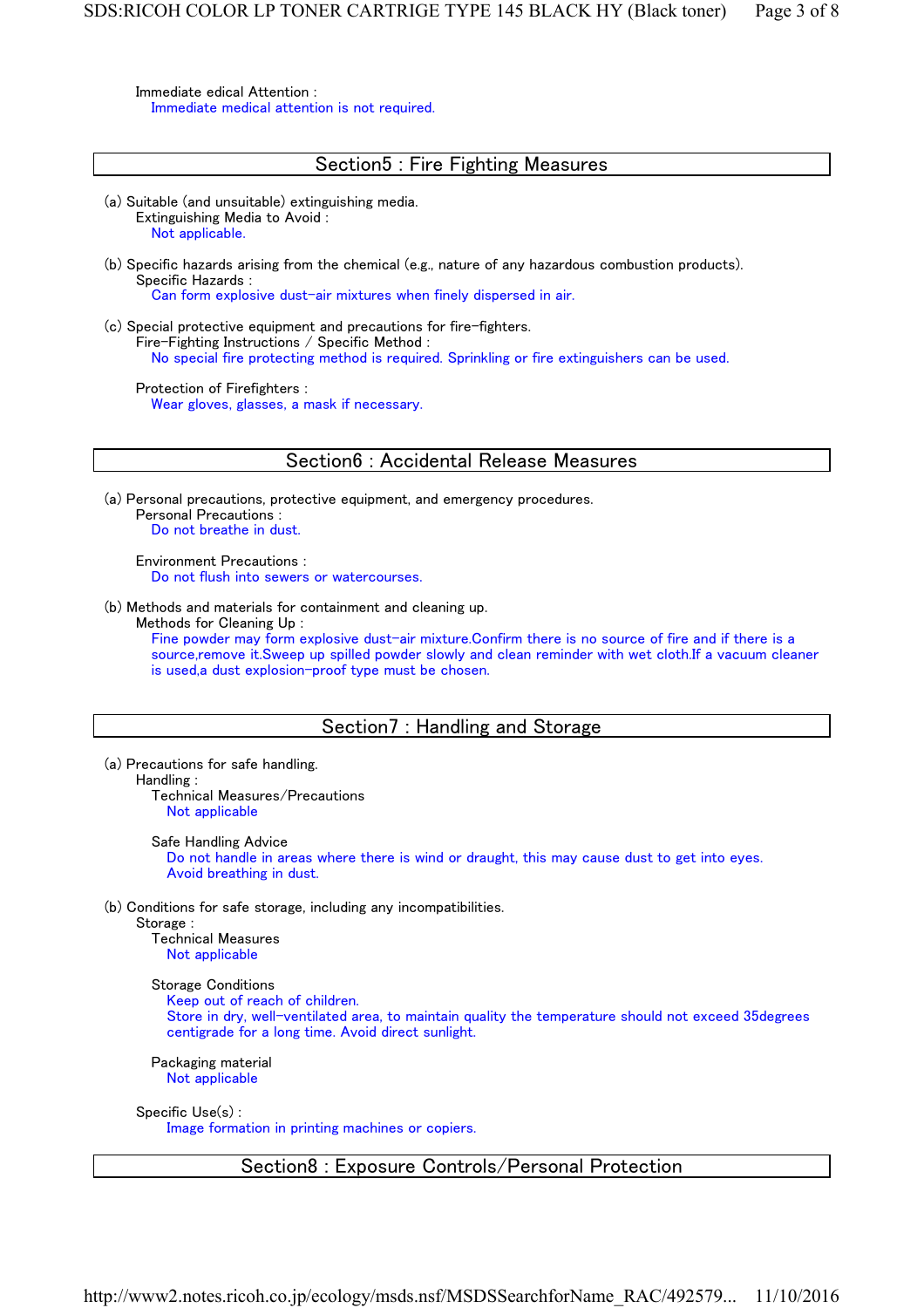(a) OSHA permissible exposure limit (PEL), American Conference of Governmental Industrial Hygienists (ACGIH) Threshold Limit Value (TLV), and any other exposure limit Control Parameters Exposure Limit Value (I)<br>USA OSHA PEL : 15mg/m3 (Total dust) USA OSHA PEL (TWA) 5.0mg/m3 (Respirable fraction) ACGIH TLV (TWA) : 10mg/m3 (Inhalable fraction) 3.0mg/m3 (Respirable fraction)<br>DFG MAK : 4.0mg/m3 (Total dust) 1.5mg/m3 (Respirable fraction) 1.5mg/m3 (Respirable fraction) Personal Protection (b) Appropriate engineering controls. Technical measures : Use adequate ventilation. None required with intended use. (c) Individual protection measures, such as personal protective equipment. Respiratory Protections (Specify Type) None required in normal use. If the limit of exposure concentration is exceeded, use authorised respirator. Eye Protection Put on goggles if necessary. Protective Gloves Use vinyl or rubber gloves if necessary. Protective Clothing or Equipment Wear chemical-resistant apron or other impervious clothing if necessary. Hygiene Measures

Wash hands after handling.

| Section9: Physical and Chemical Properties |
|--------------------------------------------|
|--------------------------------------------|

(a)Appearance (physical state, color, etc.)

| Physical state<br>Form<br>Colour   | Solid : Solid<br>:Powder<br>:Black                                                    |  |  |  |  |
|------------------------------------|---------------------------------------------------------------------------------------|--|--|--|--|
| (b)Odor                            | Slightly plastic odor                                                                 |  |  |  |  |
| (c) Odor threshold : Not available |                                                                                       |  |  |  |  |
| H <sub>d</sub> (b)                 | Not applicable                                                                        |  |  |  |  |
| (degrees centigrade)               | (e)Melting point/freezing point (Softening point) Approx.110                          |  |  |  |  |
|                                    | (f)Initial boiling point and boiling range : Not applicable                           |  |  |  |  |
| (g)Flash point Not applicable      |                                                                                       |  |  |  |  |
|                                    | $(h)$ Evaporation Rate (Butyl Acetate = 1) : Not applicable                           |  |  |  |  |
| (i)Flammability (solid, gas)       | Not flammable                                                                         |  |  |  |  |
| limits                             | (j)Upper/lower flammability or explosive<br>: Upper Not available Lower Not available |  |  |  |  |
|                                    | (k) Vapor Pressure (Pa) : Not applicable                                              |  |  |  |  |
|                                    | $(1)$ Vapor Density $(AIR=1)$ : Not applicable                                        |  |  |  |  |
| (m)Relative density                | Approx.1.2                                                                            |  |  |  |  |
| $(n)$ Solubility $(ies)$           |                                                                                       |  |  |  |  |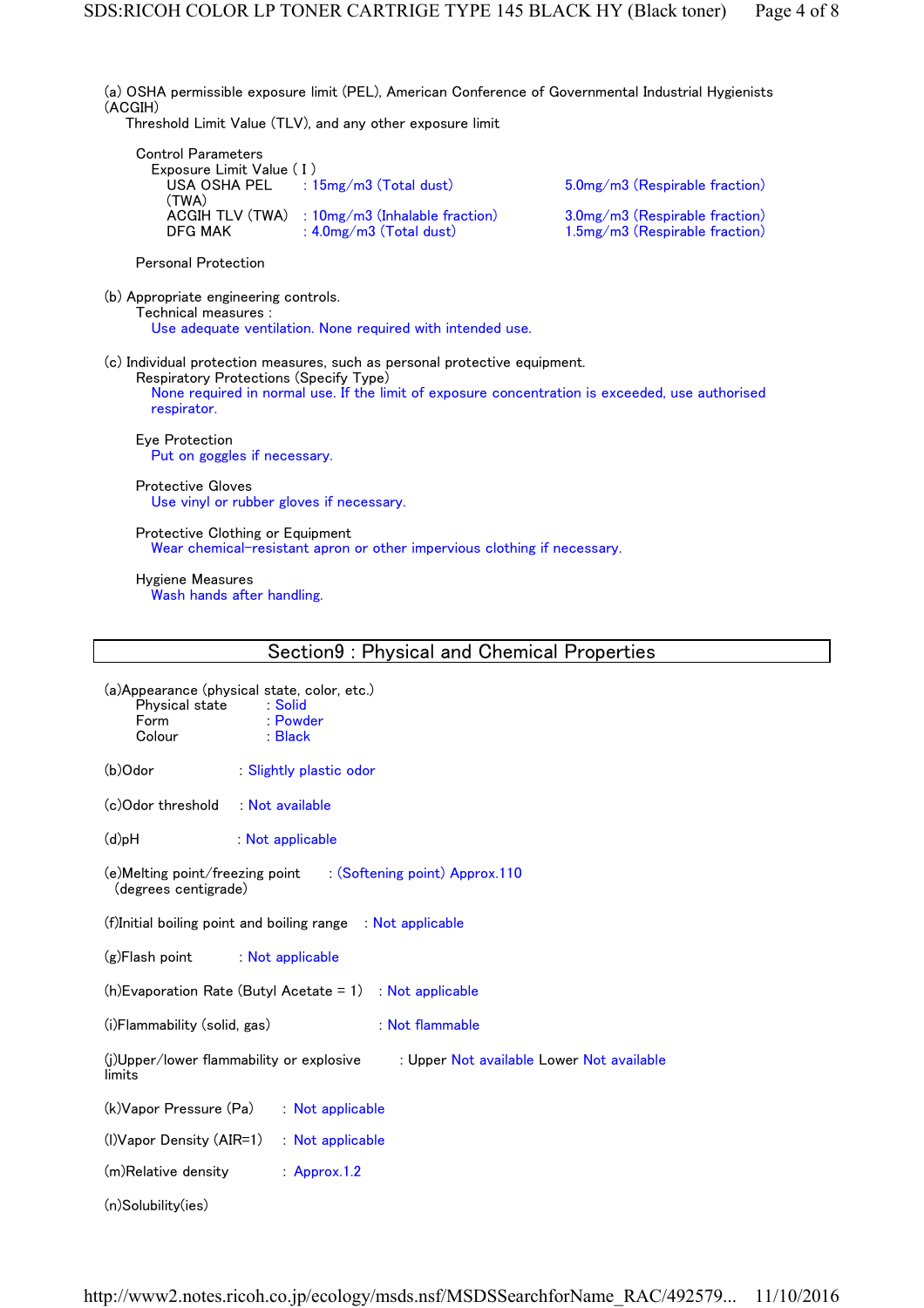Water Solubility (g/L) : Insoluble Chloroform Solubility  $(g/L)$  : Slightly soluble

(o)Partition coefficient: n-octanol/water : Not available

(p)Auto-ignition temperature : Not available

(q)Decomposition temperature : Not available (degrees centigrade)

(r) Viscosity (Pa·s) : Not applicable

#### Section10 : Stability and Reactivity

(a)Reactivity

Hazardous Reaction : Dust explosion, like most finely grained organic powders.

- (b)Chemical stability : **Stable**
- (c)Possibility of hazardous reactions : Not available

(d)Condition to Avoid : Not applicable in normal use.

(e)Incompatible materials : Not applicable in normal use.

(f)Hazardous decomposition products : Decomposition products will not occur.

## Section11 : Toxicological Information

(a)Information on the likely routes of exposure (inhalation, ingestion, skin and eye contact) ingestion,skin,inhalation,eye contact

(b)Symptoms related to the physical, chemical and toxicological characteristics Not available

(c)Delayed and immediate effects and also chronic effects from short- and long-term exposure Not available

Acute Toxicity Acute Oral Toxicity (LD50) : 5000 or over [mg/kg] (Rat) (Based on other product test results of similar ingredients.) Acute Dermal Toxicity : Not available Acute Inhalation Toxicity : Not available Local effects Acute Skin Irritation(PII) : 1.0 or below (Rabbit) (Based on other product test results of similar ingredients.) Acute Eye Irritation : Not available (Ingredients are not classified as dangerous according to Directive 67/548/EEC.) Sensitization Acute Allergenic Effects : 0 % (Marmot) (Based on other product test results of similar ingredients.) Mutagenicity : Negative (Ames test) Reproduction Toxicity : Does not contain substances listed as hazardous to reproductive health. Teratogenic : Not available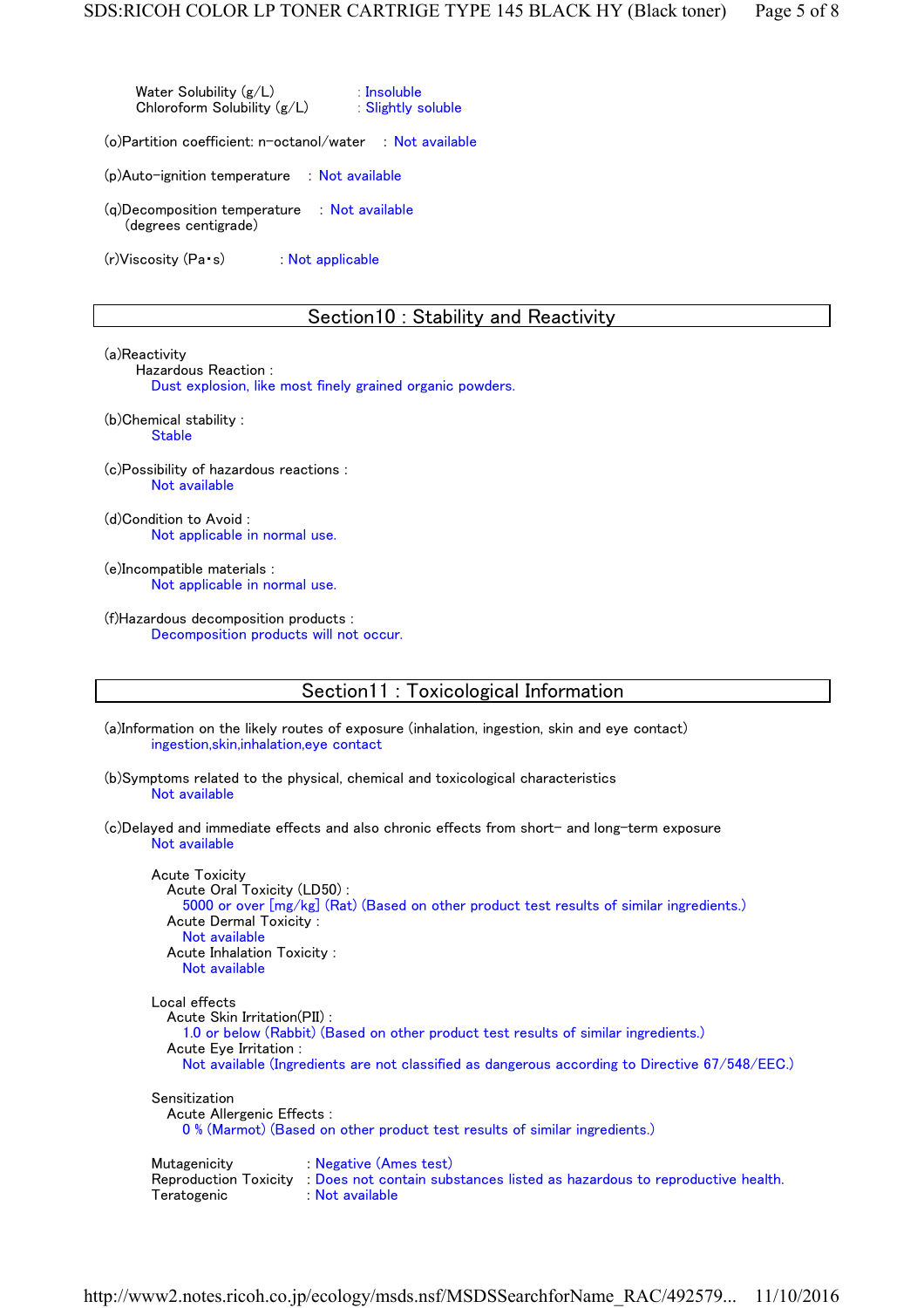(d)Numerical measures of toxicity (such as acute toxicity estimates) Not available

(e)Whether the hazardous chemical is listed in the National Toxicology Program (NTP)

Report on Carcinogens (latest edition) or has been found to be a potential carcinogen

in the International Agency for Research on Cancer (IARC) Monographs (latest edition), or by OSHA. Carbon black and titanium dioxide contained in this product are classified to Group 2B of IARC as the

- result of inhalation test in use of rat.
- But oral/skin test does not show carcinogenicity.

The toner containing carbon black did not show carcinogenicity in chronic inhalation exposure test in use of rat.

In the animal experiment with very high concentration of titanium dioxide (excessive burden of rat's lungs clearance mechanism (overload phenomenon)), the rat alone showed lung tumor. Under a normal use practice, the concentration should be far lower than the above;and it is assumed that there is no such use.

Also, relation between respiratory disease and work exposure of titanium dioxide is not observed with epidemiological survey.

## Section12 : Ecological Information

| Mobility                                                                                                           | : No data are available on any adverse effects on the environment.                                                                                                                           |
|--------------------------------------------------------------------------------------------------------------------|----------------------------------------------------------------------------------------------------------------------------------------------------------------------------------------------|
| Persistence/Degradability : Not available                                                                          |                                                                                                                                                                                              |
| <b>Bioaccumulation</b>                                                                                             | Not available                                                                                                                                                                                |
| Ecotoxicity<br>Acute Toxicity for Fish (LC50)<br>Acute Toxicity for Daphnia (EC50)<br>Algae Inhibition Test (IC50) | : Not classified as toxic (EU Directive 1999/45/EC)mg/l/96hr<br>: Not classified as toxic (EU Directive 1999/45/EC)mg/l/48hr<br>: Not classified as toxic (EU Directive 1999/45/EC)mg/l/72hr |

# Section13 : Disposal Consideration

General information:

Dispose of waste and residues in accordance with local authority requirements.

Disposal methods:

Disposal recommendations are based on material as supplied. Disposal must be in accordance with current applicable laws and regulations, and material characteristics at time of disposal. Confirm disposal procedures with local regulations.

**Precautions** 

Do not throw the toner cartridge or toner into an open flame. Hot toner may scatter and cause burns or other damage.

|  |  | Section14 : Transport Information |  |  |
|--|--|-----------------------------------|--|--|
|--|--|-----------------------------------|--|--|

Sea Transport

: Not applicable

: Not applicable : Not applicable : Not applicable

Air Transport ICAO-TI/IATA-DGR : Not applicable : Not applicable Class : Not applicable

Specific Precautionary Transport Measures and Conditions Avoid direct sunlight in quality.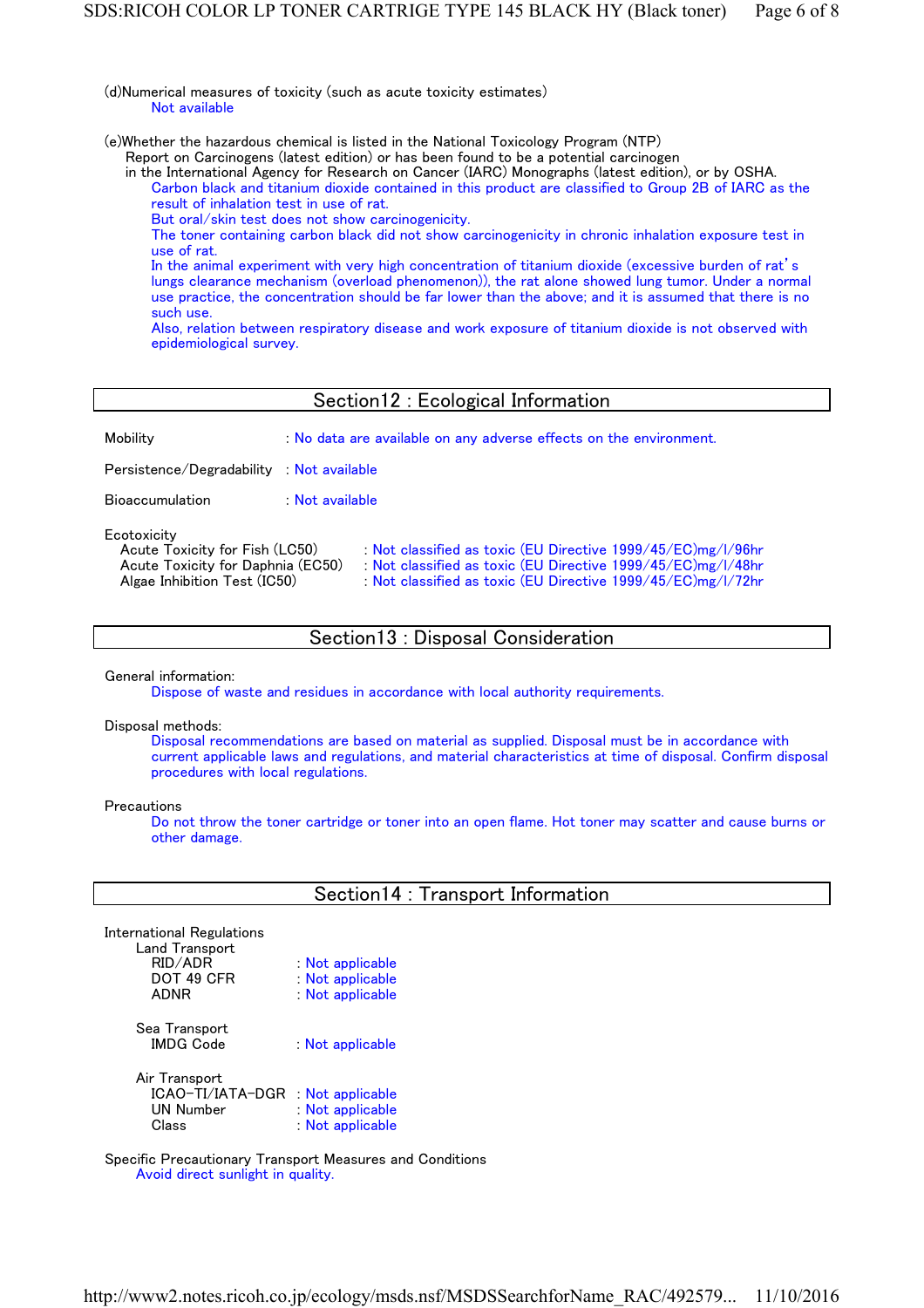## Section15 : Regulatory Information

#### **Regulations**

US Information

Information on the label : Not required

TSCA (Toxic Substances Control Act) : This toner complies with all applicable rules and regulations under TSCA.

SARA (Superfund Amendments and Reauthorization Act) Title III 313 Reportable Ingredients : Not regulated

California Proposition 65 Not regulated

Canada Information

WHMIS Controlled product : Not a controlled product

EU Information

Information on the label (EU Regulation (EC)No. 1272/2008) Symbol & Indication : Not required Hazard Statement : Not required Precautionary statement : Not required

Special Precautions underEU Regulation 1272/2008 Annex II : Not required

This product complies with applicable rules and regulations under 76/769/EEC

## Section16 : Other Information

Explanation of Hazardous Materials Identification System [HMIS]& National Fire Protection Association [NFPA] Hazard Rating Systems:

Both the HMIS and NFPA systems use number from "0" to "4" to show the degree of hazard in an uncontrolled situation:

0=Minimum Hazard 1=Slight Hazard 2=Moderate Hazard 3=Serious Hazard 4=Severe Hazard Colors may also be used in both systems:

Blue=Health Hazard Red=Fire Hazard Yellow=Reactivity Hazard White=Indicate a special hazard HMIS will specify any Personal Protective Equipment reqired [PPE],

NFPA will specify OX(oxidizer), Acid(acid), ALK(Alkali), COR(Corrosive), W(use no water), xx(Radioactive).

Literature References : ANSI Z400.1-1993 ISO 11014-1 Commission Directive 91/155/EEC IARC (1996) "IARC Monograph on the Evaluation of the Carcinogenic Risk of Chemicals to Humans, Vol.65, Printing Process and Printing Inks, Carbon Black and Some Nitro Compounds", Lyon, pp149-261

H.Muhle, B.Bellman, O.Creutzenberg, C.Dasenbrock, H.Emst, R.Kilpper, J.C.MacKenzie, P.Morrow, U.Mohr, S.Takenaka and R.Mermelstein(1991) "Pulmonary Response to Toner upon Chronic Inhalation Exposure in Rats" Fundamental and Applied Toxicology 17,pp280-299

IARC (2008) "IARC Monograph on the Evaluation of the Carcinogenic Risk of Chemicals to Humans, Vol.93"

NIOSH CURRENT INTELLIGENCE BULLETIN "Evaluation of Health Hazard and Recommendation for Occupational Exposure to Titanium Dioxide DRAFT"

| ACGIH-TLV     | : Threshold Limit Values for Chemical Substances and Physical Agents        |
|---------------|-----------------------------------------------------------------------------|
|               | and Biological Exposure Indices                                             |
| OSHA Z-Tables | : US Department of Labor, 29CFR Part 1910, Tables $Z-1$ , $Z-2$ , and $Z-3$ |
| NTP (USA)     | : US Department of Health and Human Services National Toxicology            |
|               | Program Annual Report on Carcinogens                                        |
|               | DFG-MAK (GER): DFG List of MAK and BAT Value                                |